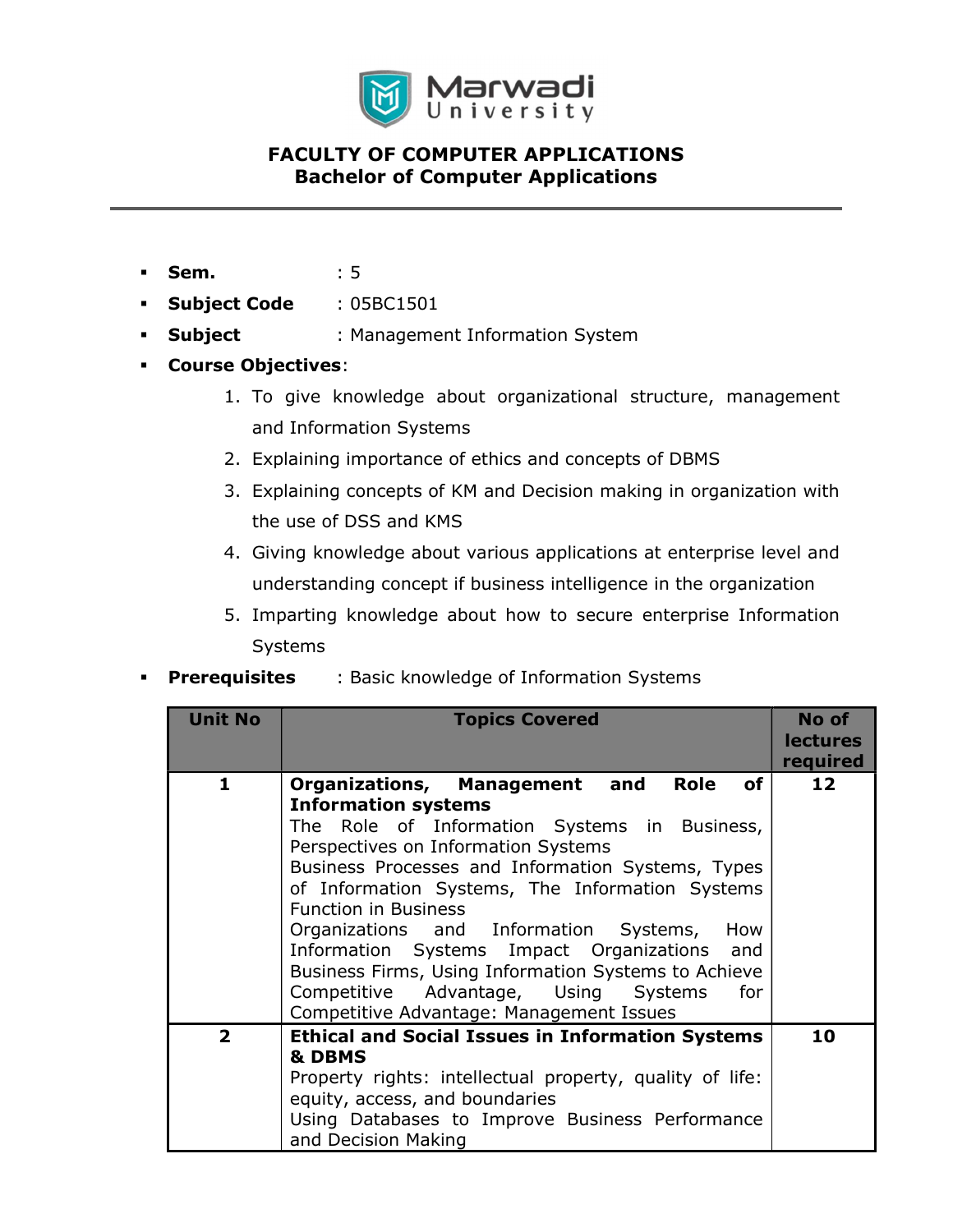

# FACULTY OF COMPUTER APPLICATIONS

Bachelor of Computer Applications

|   | The Challenge of Big Data, Business Intelligence<br>Infrastructure<br>Analytical Tools: Relationships, Patterns, Trends,<br>Using Databases to Improve Business Performance<br>and Decision Making<br>Managing Data Resources<br>Establishing an Information Policy, Ensuring Data<br>Quality                                                                                                                                                                                                                                                                                                                                                                                                                                                                                                                              |    |
|---|----------------------------------------------------------------------------------------------------------------------------------------------------------------------------------------------------------------------------------------------------------------------------------------------------------------------------------------------------------------------------------------------------------------------------------------------------------------------------------------------------------------------------------------------------------------------------------------------------------------------------------------------------------------------------------------------------------------------------------------------------------------------------------------------------------------------------|----|
| 3 | Knowledge management and Decision Making<br><b>Process</b><br>Knowledge and knowledge Management System,<br>Knowledge Management, Driving forces<br>behind<br>knowledge management, Key aspects of KM,<br>Designing for business benefits from KM, Business<br>Intelligence,<br>Decision support system, Group decision support<br>system<br>Artificial Intelligence, Knowledge Based Expert<br>System, Benefits of DSS, DSS Applications in E-                                                                                                                                                                                                                                                                                                                                                                            | 10 |
| 4 | enterprise<br><b>Enterprise applications and Business</b><br><b>Intelligence</b><br>Enterprise systems, Supply chain management<br>systems, Customer relationship management systems<br>E-commerce: Business and Technology<br>What is Business Intelligence, Why is BI developed,<br>How is BI used.                                                                                                                                                                                                                                                                                                                                                                                                                                                                                                                      | 08 |
| 5 | <b>Securing Information Systems</b><br>System Vulnerability and Abuse, Malicious Software:<br>VIRUSES, worms, Trojan horses, and<br>spyware<br>hackers and computer crime, software vulnerability<br>Establishing a Framework for Security and Control,<br>Information Systems Controls, Risk Assessment,<br>Security<br>Policy, Disaster Recovery Planning and Business<br>Continuity<br>Planning, The Role of Auditing, Technologies and<br>Tools for Protecting Information Resources, Identity<br>Management and Authentication, Firewalls, Intrusion<br>Detection Systems, and Antivirus Software, Securing<br>Wireless<br>Networks, Encryption and Public Key Infrastructure,<br>Ensuring, System Availability, Security Issues for<br>Cloud Computing and the<br>Mobile Digital Platform, Ensuring Software Quality | 10 |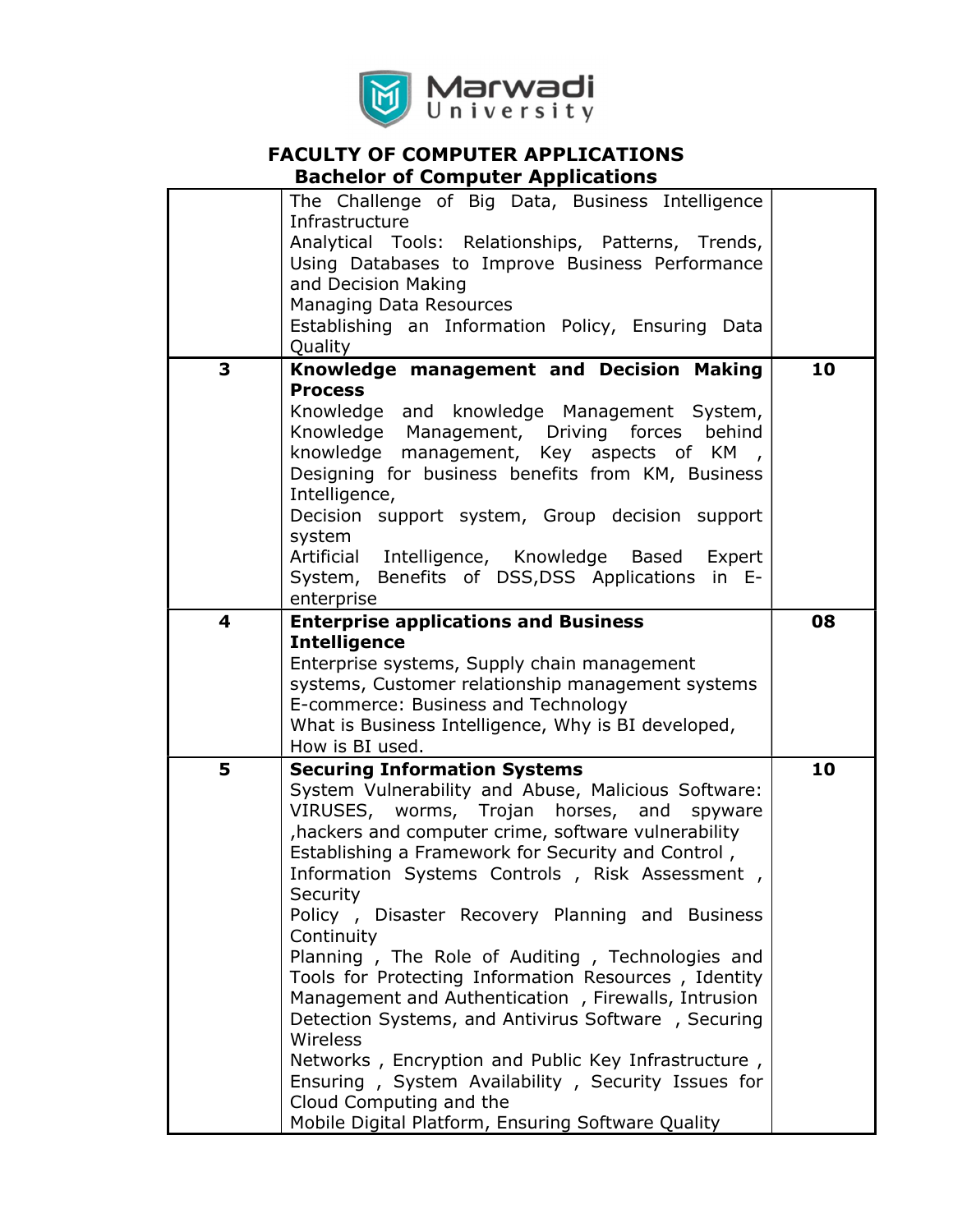

## FACULTY OF COMPUTER APPLICATIONS Bachelor of Computer Applications

#### Course Outcomes:

- 1. Students will be able to understand about organizations, management and role of Information Systems
- 2. Students can distinguish between the concept of Ethical and Social Issues in Information Systems & DBMS
- 3. Students will be able to apply and relate Knowledge Management and Decision Making Process
- 4. Students will be able to analyze Enterprise applications and concepts of Business Intelligence (BI).
- 5. Students will be able to gain the knowledge about how to secure Information **Systems**

|                 | PO <sub>1</sub> | PO <sub>2</sub> | PO <sub>3</sub> | PO <sub>4</sub> | PO <sub>5</sub> | PO <sub>6</sub> | PO <sub>7</sub> | PO <sub>8</sub> |
|-----------------|-----------------|-----------------|-----------------|-----------------|-----------------|-----------------|-----------------|-----------------|
| CO <sub>1</sub> | Н               |                 |                 |                 |                 |                 |                 |                 |
| CO <sub>2</sub> |                 |                 |                 |                 |                 |                 |                 |                 |
| CO <sub>3</sub> | Н               | M               | M               |                 | M               | M               |                 | M               |
| CO <sub>4</sub> | Н               |                 |                 |                 | M               | M               |                 | M               |
| CO <sub>5</sub> |                 |                 |                 |                 |                 |                 |                 |                 |

### Course Outcomes – Program Outcomes Mapping Table:

#### Text Book :

- 1. Management Information System Managing the Digital Firm , Kenneth Loudon, Jane Loudon, Pearson Education, 2014 , 13th Edition.
- 2. Management Information Systems Text & Cases, Waman S. Jawadekar, Tata McGrawHill Publication , 5th Edition.

#### Reference Books :

- 1. Management Information System, James O'Brien, George Marakas, McGraw Hill Irwin,, 10th Edition.
- 2. Management Information Systems For the Information Age, Stephen Haag, Maeve Cummings, Amy Philips , McGraw-Hill Publication , 6th Edition.